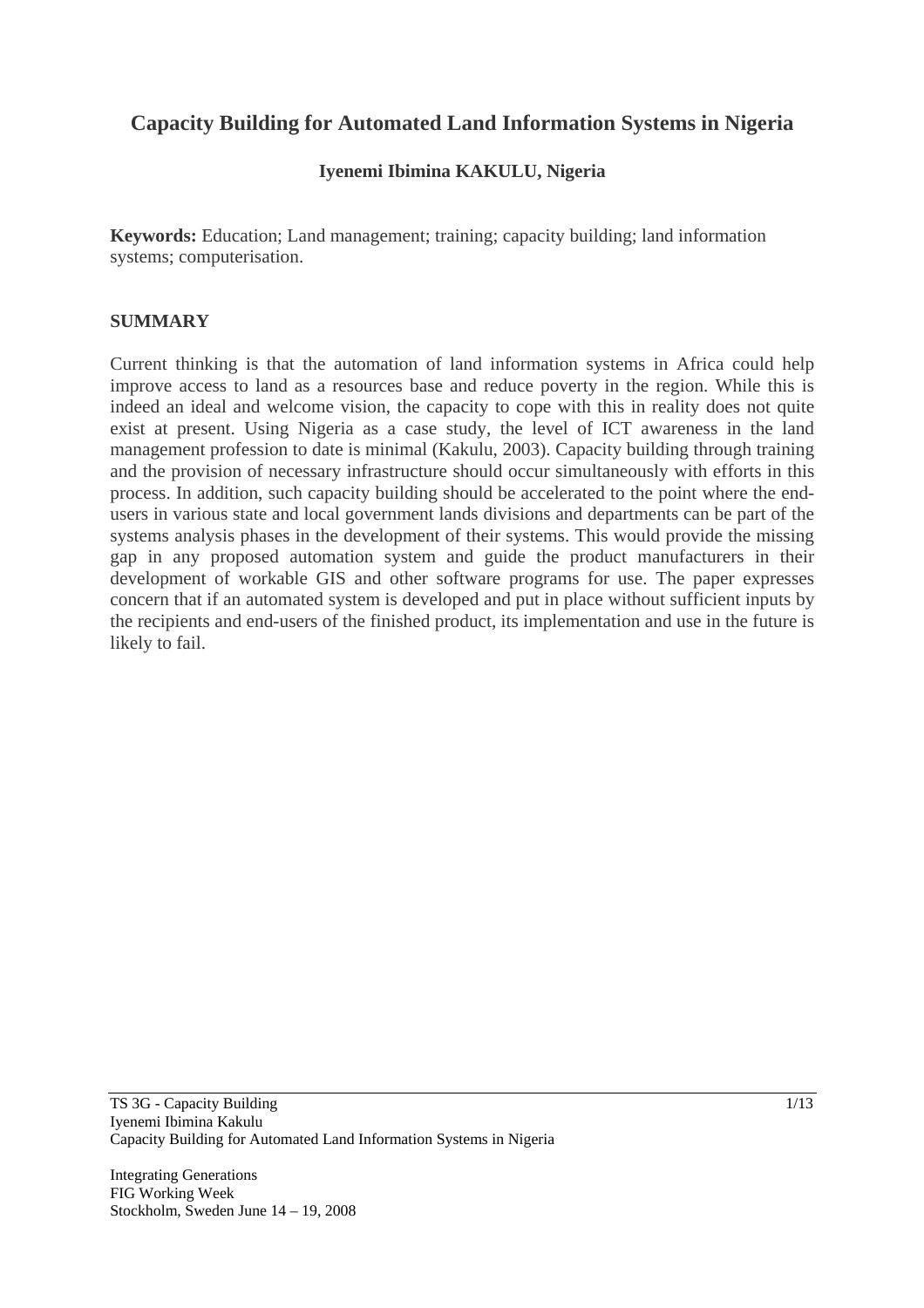# **Capacity Building for Automated Land Information Systems in Nigeria**

#### **Iyenemi Ibimina KAKULU, Nigeria**

#### **1. INTRODUCTION**

This paper addresses the need for capacity building to form a vital part of the process in achieving automated land information systems in Nigeria. It focuses on mainstreaming Information and Communications Technology (ICT) into core curriculum and instruction for undergraduates, postgraduate and continuous professional development of the key professionals in land administration in Nigeria. By Automated land information systems, this paper refers to computer based record keeping storage, management and retrieval systems of land and property records.

Land is a natural resource and its potentials may be harnessed effectively where there is proper documentation of title and constant updating of records of ownership and transfers. The level ICT awareness amongst landed property professionals in Nigeria is quite low (Kakulu, 2003) and a recent review of teaching curriculum amongst higher institutions offering estate management in Nigeria including the Nigerian Universities Commission (NUC) minimum standards for environmental sciences, reveals that although ICT courses are provided for, it is in the form of general introduction on an awareness level. With the widespread use and dependence on ICT globally, mere knowledge on an awareness level only is not sustainable as professionals are unable to apply the skills in practice in a meaningful way. Awareness level training in the form of courses offered by service departments is not able to fully address the specific needs of land professionals in a meaningful way.

Computers are perfect tools for working with information and can handle and process large amounts of information for various purposes which would otherwise be difficult to manage manually. It can organize information very efficiently with all content properly identified and indexed making it possible to find whatever is required easily. In terms of speed, computers can perform in minutes, tasks that would take the average human being years to complete. Computers are quite accurate because they are designed to receive information and process such information using a pre-determined sequence stored in a programme thus maintaining a high level of accuracy using the same data repeatedly. They are often quite reliable and dependability is very high.

Although several sectors in the corporate world depend heavily on ICT in their daily operations, land professionals in Nigeria do not seem to be operating at par with their professional counterparts in industry. A number of explanations may be put forward for this, namely:

⎯ Lecturers and tutors responsible for teaching core professional courses in various departments lack the capacity to deliver courses involving ICT to their students.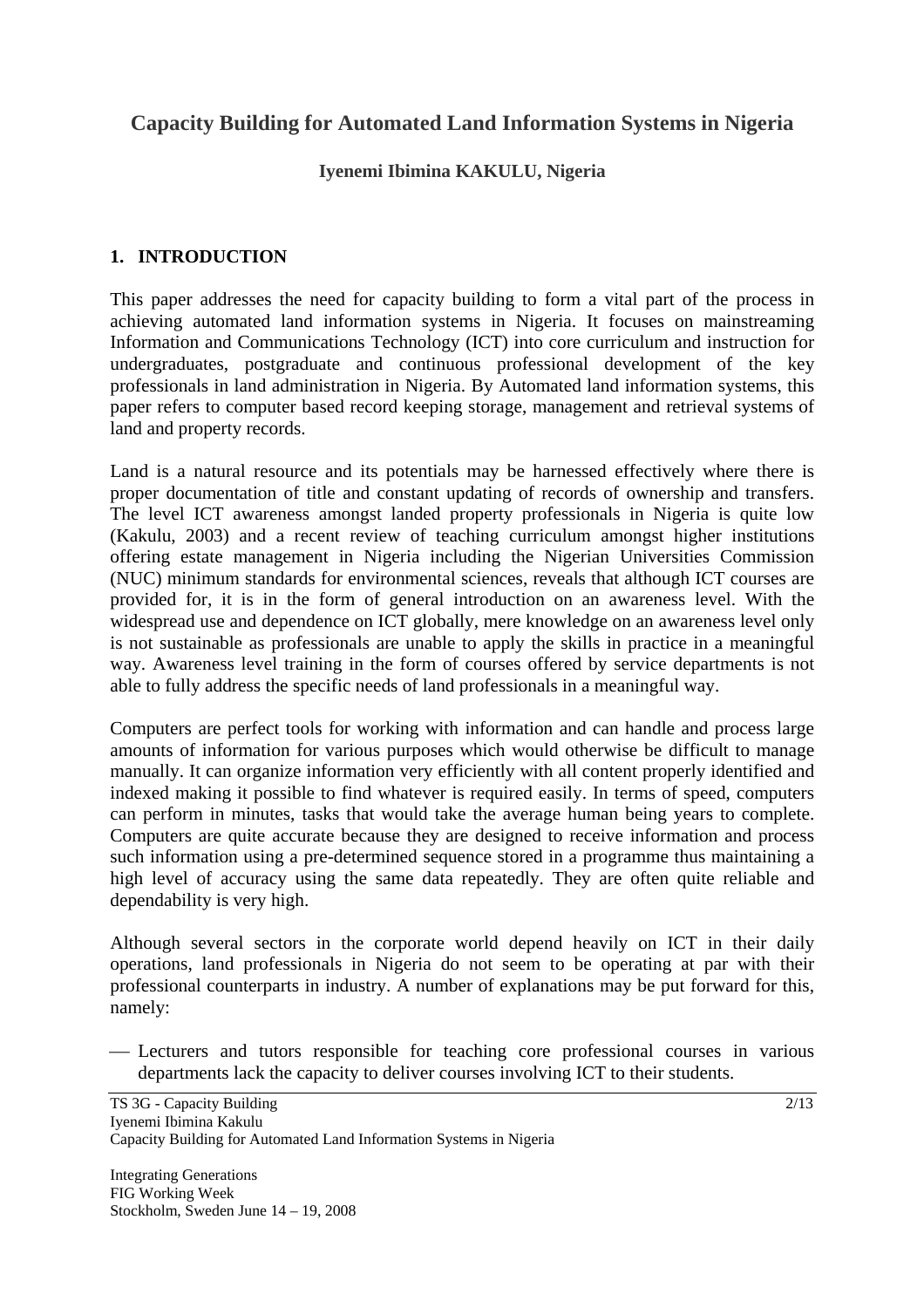- Most departments lack dedicated infrastructure in the form of hardware and professional software for use in training
- ⎯ Curriculum content is heavily dependent on traditional methods of practice which is dependent on manual filing cabinets, notebooks and calculators rather than computer based options.

The result is that students and even adult learners are unable to integrate their ICT knowledge into everyday operations.

The key question is on how automated land information systems can be encouraged or achieved when the end users are not in a position to press for change due to lack of sufficient technical knowledge and exposure. Change then becomes externally induced and therefore faces pockets of resistance some of which might be fuelled by ignorance. In a situation where university graduates also lack the technical knowledge to apply upon graduation and those with the responsibility to train them also lack capacity to do this effectively, then a problem arises. The problem is further aggravated when an uninformed and untrained workforce in both the public and private sector are expected to embrace innovations when their ICT knowledge is either very weak or simply non existent.

This paper examines the potentials for automated land information systems in Nigeria and suggests the urgent need for capacity building to be given a prominent place in the schemes of change.

## **2. INFORMATION AND COMMUNICATIONS TECHNOLOGY**

A discussion on the automated land information systems in Nigeria would be incomplete without mention of the wider context of Information and Communications Technology. Information Technology (IT), as defined by the Information Technology Association of America  $(ITAA)^1$ , is "the study, design, development, implementation, support or management of computer-based information systems, particularly software applications and computer hardware." IT deals with the use of electronic computers and computer software to convert; store; protect; process, transmit, and securely retrieve information.

Computers have been around for a while and are currently used by different professionals for a variety of purposes in the execution of their professional assignments. In the field of Environmental Sciences, Quantity Surveyors use software programmes to prepare bills-ofquantities, Architects and Planners use automated computer aided design programmes to produce building designs and layout planning, Land Surveyors use Global Positioning Systems (GPS) to undertake surveys, the list is by no means exhaustive. In Nigeria today, we are all witnesses to the ongoing ICT revolution in the Nigerian banking industry and the change from the use of manual filing and record keeping methods less than a decade ago to

 $\overline{a}$ 

<sup>&</sup>lt;sup>1</sup> 18/02/08 http://en.wikipedia.org/wiki/Information\_and\_Communications\_Technology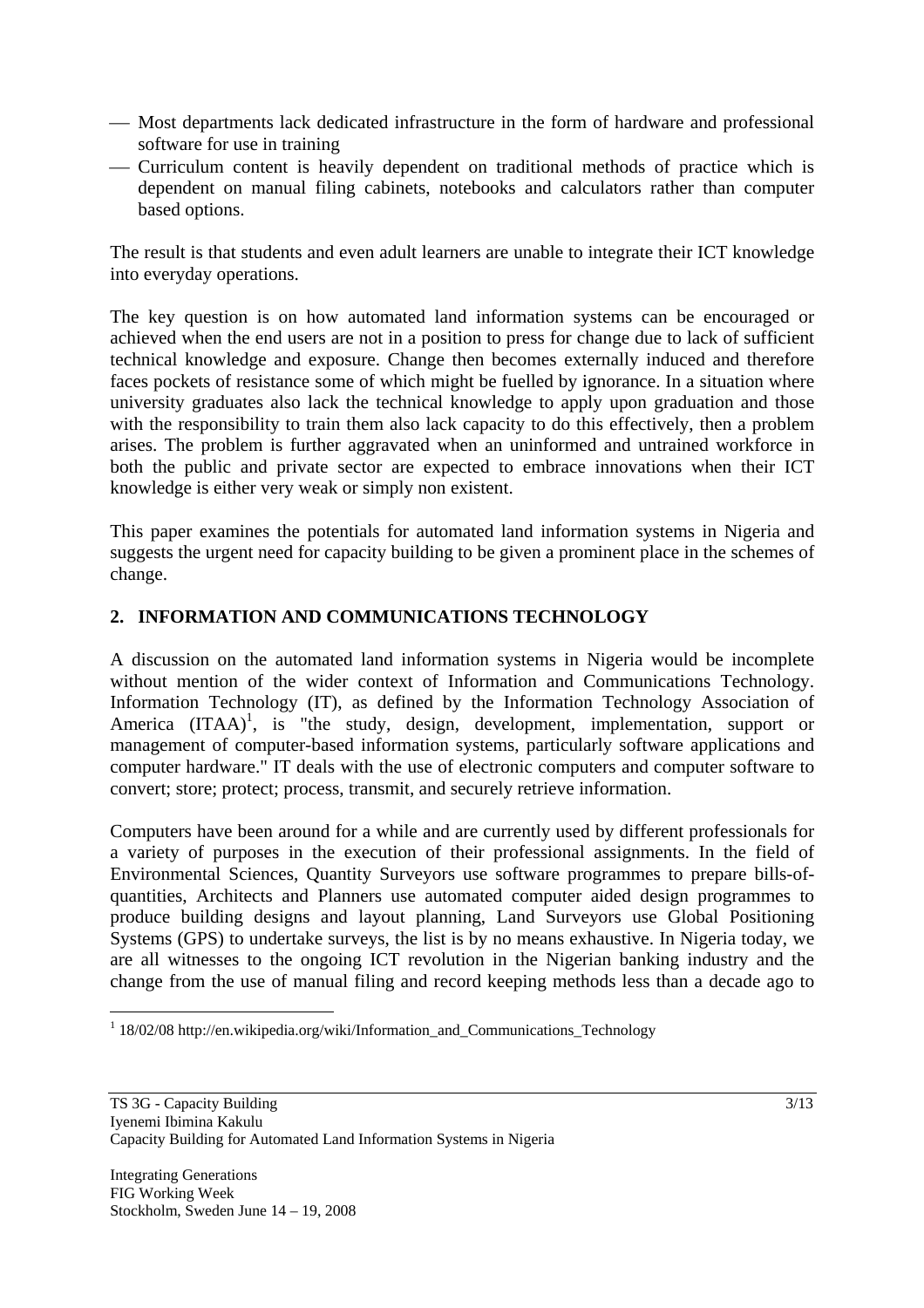automated practice methods. Recently ATM machines have been introduced into the Nigerian banking industry as well. The question to ask regarding the valuation profession in Nigeria is how we have fared, and what our current ICT literacy level and utilization as a profession, is? Are we taking the lead in the construction industry or are we lagging behind in technology?

Dixon (2005) citing Perez (2002) and Gordon (2000) notes that in over hundreds of years, periods have occurred when technological change has brought about radical changes to market boundaries, increasing the scope to exploit intellectual capital. Examples include printing, steam power (including electricity), canals, and railways, mass media, and more recently Information and Communications Technology. Rowlatt et al. (2002) assert that the new economy of the twenty-first century is different from any other new economy, and highlight three main aspects as follows:

- ⎯ Infrastructure to assemble, analyze, communicate and manage information within "computer mediated networks".
- ⎯ Transactions to purchase goods and services carried out through Electronic Data interchange (EDI) or over the internet.
- ⎯ Interactions transferring information between enterprises or individuals, which add to value.

There have been studies to examine how increasing use of ICT will impact on professional firms' operations and activities that include productivity, staffing structure and requirements, adoption of working practices, quality of customer service, and importance of a central meeting place have been addressed (Sing, 2005).

# **3. CAPACITY BUILDING NEEDS IN ACADEMIA**

Capacity building needs in some universities and other institutions of learning which offer courses in estate management, land economy or land surveying is threefold.

- Academic staff responsible for teaching core departmental courses who may need to mainstream ICT into various aspects of the syllabus lack the capacity to do so and need to be trained or re-trained to enable them update the course content in such a way that ICT is fully integrated.
- ⎯ ICT courses are offered to students in a very general way and on an awareness level only. This might have been sufficient in the past when the dependence of the corporate world on ICT was not as high as it is in Nigeria today.
- The applications element where students are introduced to specific professional software and grounded in its use is not very effective due to lack of capacity and professional software developed in line with local practice procedures and methods.
- The method of delivery of ICT as a stand alone subject in most institutions where it is taught by a computer centre or ICT department only and where estate management and other land professionals are taught with students offering different courses with different learning needs makes it impossible to be applications oriented. As a result, students are not able to relate information acquired in a meaningful way.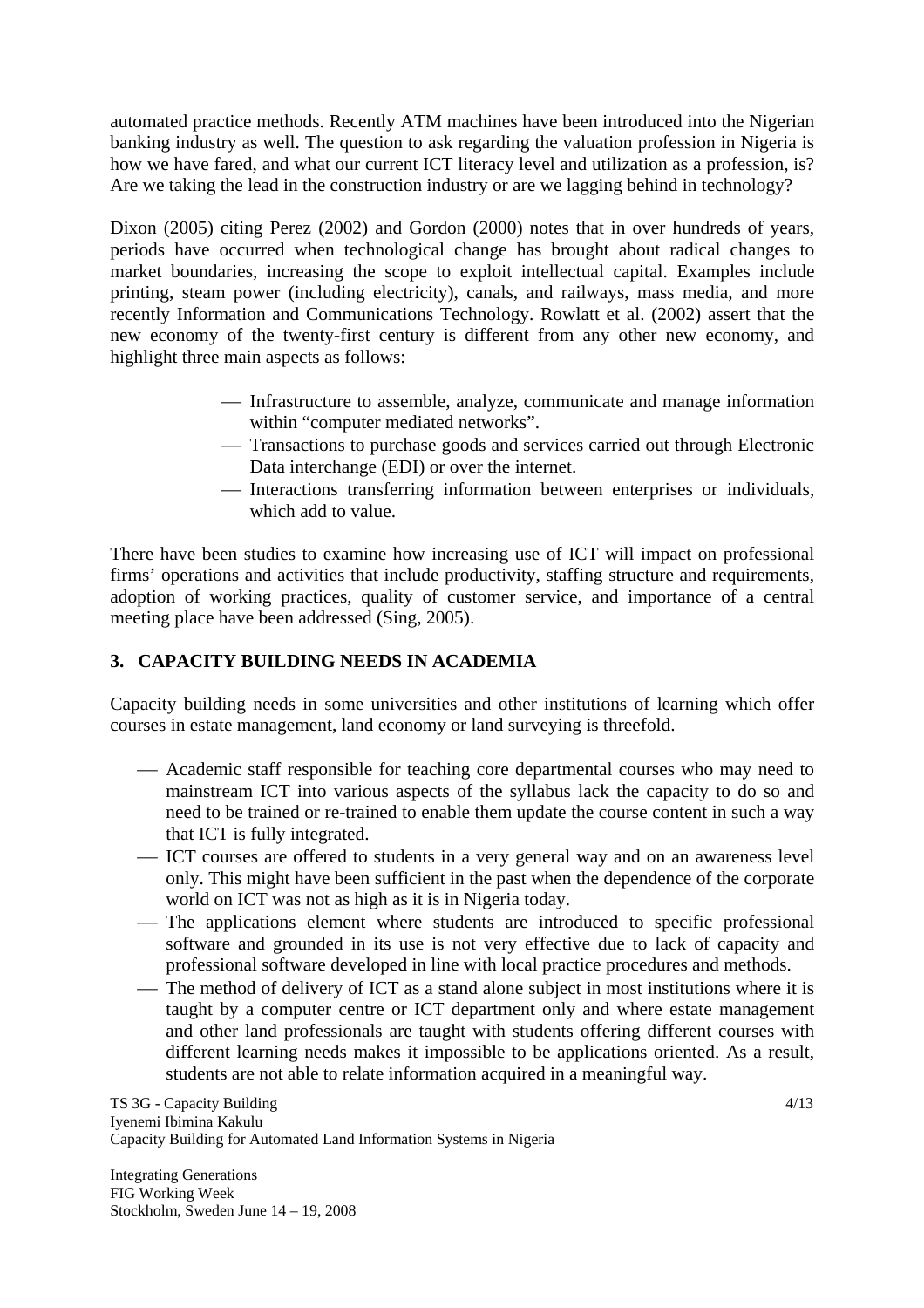There is an urgent need for mainstreaming ICT into the core subjects in estate management and other land related courses. By mainstreaming, the ICT component of each course should be taught as part of the particular subject and preferably by the course lecturer or resource person who delivers the course. Separating it in the manner in which it currently occurs may be convenient but discourages lecturers from acquiring new skills which are vital for sustainable development of the estate management and land management profession.

In Nigeria, the National Universities Commission (NUC) is responsible for setting the minimum academic standards and course contents for all degree courses awarded by Nigerian Universities. The NUC approved minimum standards for Environmental Sciences (1989) provides detailed syllabus content for courses in estate management and land surveying. Individual universities may add topics based in their specific focus and area of specialization. The minimum contents of courses in Estate Management where reviewed and suggestions made for mainstreaming ICT into they syllabus for effective learning.

The NUC minimum standard (1989) outlines 14 compulsory core courses which are to be taught in departments of estate management in Nigerian universities as follows:

- 1 Introduction To Estate Management
- 2 Introduction To Valuation
- 3 Principles Of Town And Country Planning
- 4 Taxation And Rating
- 5 Principles Of Valuation
- 6 Land And Resources
- 7 Applied Town Planning
- 8 Arbitration And Awards
- 9 Property Management
- 10 Advanced Valuation
- 11 Feasibility And Viability Appraised
- 12 Estate Development Finance
- 13 Project Dissertation
- 14 Land Economics

Although individual universities may add to this list or provide more detailed syllabus content, the minimum standards have been used as a basis for analysis in this paper. The individual syllabus contents were reviewed for evidence of ICT components within the context of the syllabus and produced the following findings:

— The 5-year BSc programme in Estate Management contains only one course on computer applications which is offered in the second semester of 300 level - more than halfway through the programme. Unfortunately there is no detailed syllabus content for this course within the publication and as such different institutions have over the years, developed their own contents for it.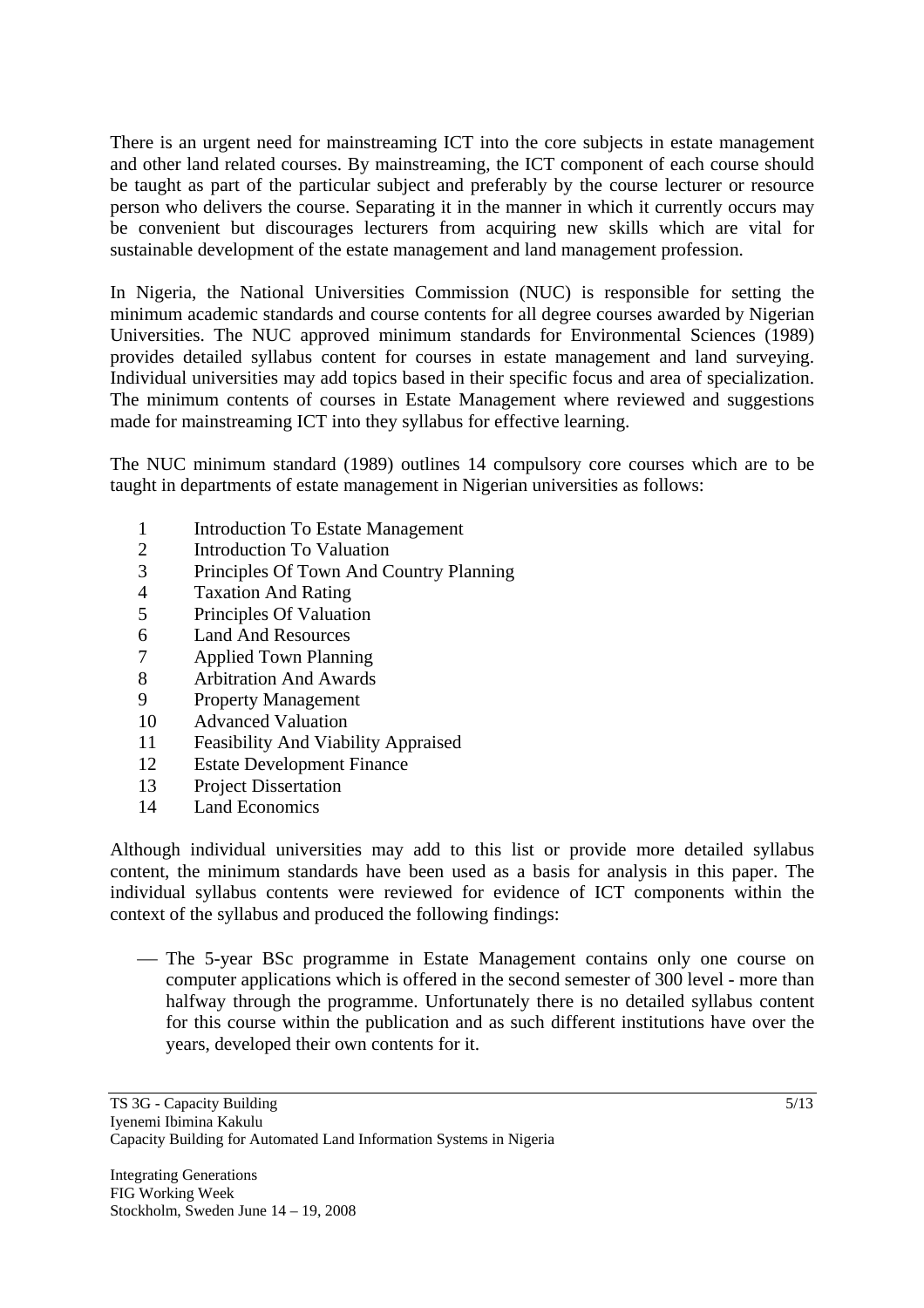- Based on the NUC minimum standards, the total number of courses each student is expected to take from first year (100 level) to final year (500 level) including electives, is 73 in all. Out of this total number only one course in computer applications is mentioned. This is considered to be inadequate in a generation that is largely ICT driven.
- Independent departments of Estate Management in universities like the Rivers state University of Science and technology have expanded these minimum standards to three separate courses namely: Introduction to computer science in 300 level which is taught by the Mathematics department, and computer applications to real estate practice which is taught in 400 level thereby increasing the ICT content beyond the minimum standards. In addition individual courses have had their syllabus expanded to incorporate aspects of ICT. Although this is a step in the right direction, capacity building for automated LIS should be the focus of higher institutions and this paper suggests mainstreaming as a workable option.

#### **4. MAINSTREAMING ICT INTO UNIVERSITY CURRICULUM**

To make ICT more relevant, useful, appreciated and easily understood, there is the need to mainstream relevant ICT topics into each particular course where required in such a manner that students can grasp and apply the techniques in a meaningful and sustainable way. A few illustrations on a subject by subject basis could drive the point home further as follows:

- (1) Valuation is a core subject in estate management usually taught as introduction to valuation, applied valuation and advanced valuation. It comprises a lot of mathematical computations and ends with the production of a technical report. The syllabus content could be expanded with ICT components which would incorporate the use of spreadsheets and other mathematical or professional software as part of the instruction and taught by the same lecturer. In addition, the production of the final report and various computer based presentation styles may form part of this course. By so doing, ICT can be mainstreamed into the course in a meaningful way.
- (2) Development Appraisal/Investment Analysis rely very heavily on mathematical computations and manipulation of data in a meaningful way to achieve the desired results. Computers could form the basic teaching tool for this subject by the use of dedicated professional software as well as the adaptation of spreadsheets to suit specific requirements. Where students are taught ICT separately from its use and application it is more difficult to make the connection between both subjects. Development appraisal is usually undertaken in respect of intended capital investments in landed property to determine its feasibility and viability in terms of profitable financial returns to the investor. This process involves extensive mathematical calculations and computations which can discourage Valuers from producing detailed reports. Also, development projects are increasing in complexity in terms of design, construction patterns, funding and cash flow patterns during the life of the investment. Valuers are therefore presented with an extensive number of variables all of which must be considered and evaluated before any meaningful feasibility or viability statement is made. The manual methods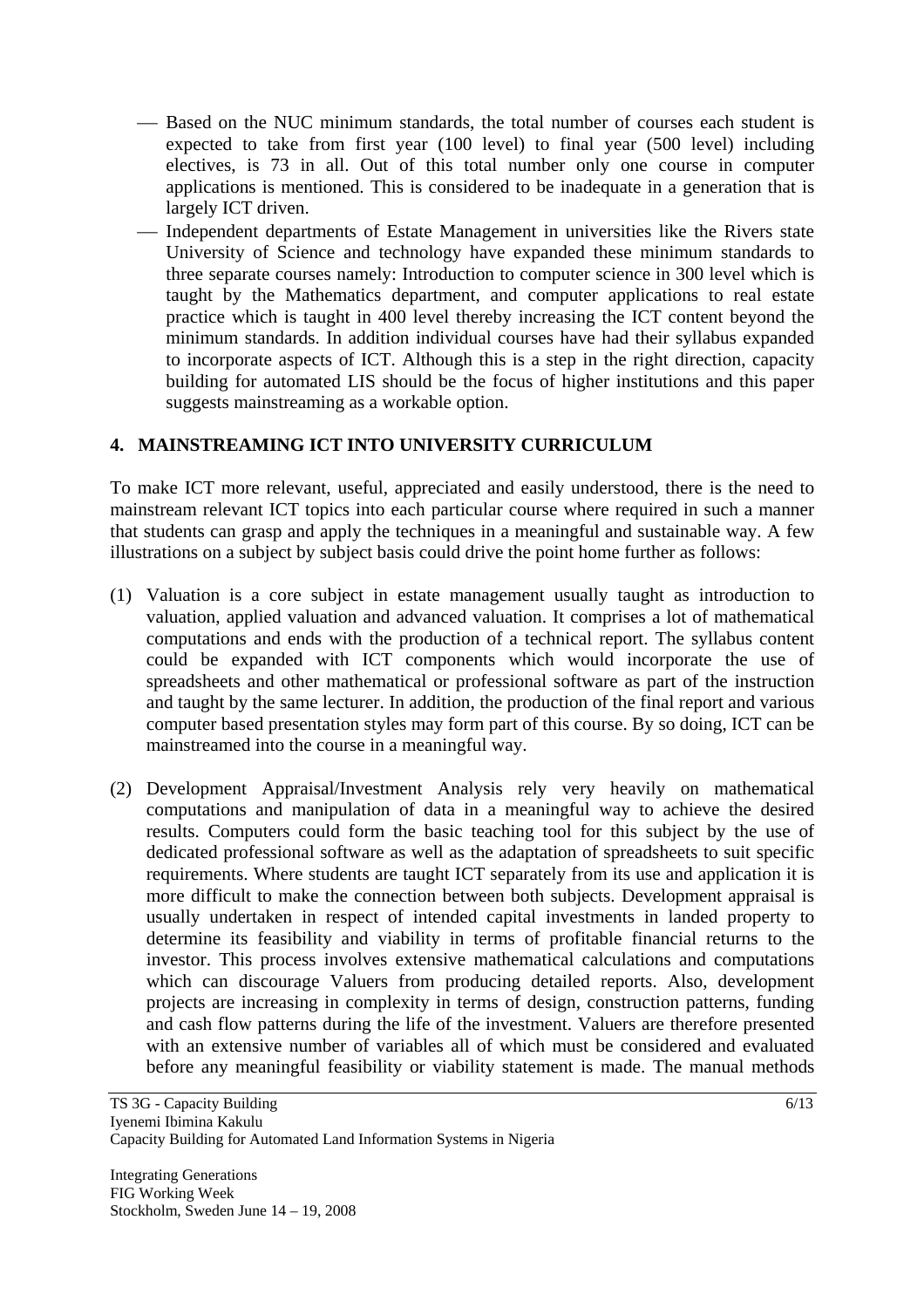using a simple pocket calculator is unable to cope with calculations of a more complex nature required by banks and other lending institutions.

The use of computers in development appraisal can assist the Valuer in a number of key areas in the process.

- Real life problem situations may be reduced to an organized array of numerical data for input into the system thus compelling the Valuer to adopt more logical and sequential patterns in the conduct of their work.
- The results produced are likely to be more reliable than that produced using a pocket calculator.
- ⎯ All calculations may be performed automatically and sensitivity analysis may be done on the results so obtained to investigate the effects of possible and foreseeable changes in some of the variables on the ultimate outcome of the investment.
- Weeks and months of lengthy calculations may also be reduced to a matter of minutes.
- (3) Property Management courses need to be expanded to include the use of data base management packages such as access or other dedicated software. Students need to be introduced to relational databases and also the role of the internet as a marketing tool in property letting and sales. Teaching of the principles and theory alone without relating it directly to computer applications is not sustainable. Property Management embraces a wide variety of interrelated activities associated with leases. It involves performing certain services on behalf of the property owner such as rent collection, serving of notices to tenants for renewal or termination of leases, negotiation of rent reviews, maintenance inspection schedules, supervision of maintenance work and rates. Property management also involves keeping track of local government levies, rates and other taxes on the property. This process deals with large volumes of data requiring safe and efficient methods of collection, storage, retrieval and manipulation. Property management records need to be updated regularly and proper track of expiry and renewal dates need to be kept. In a large property portfolio such as government records in various ministries, housing authorities or development boards, or even in a small collection of properties managed by a professional firm, there are obvious challenges in property management. Where the volume of property data is high, depending on memory alone might lead to expensive mistakes or only a small number of files may be accessed where decisions have to be made. There may be the inability to remember and prepare for important events such as renewal dates or planned maintenance work which are buried deep within files in a filing cabinet.
	- Computer applications to property management can provide the professional property manager with an extremely powerful and flexible information management tool for property management and lease administration. It enables proper documentation of virtually everything about a property. Information about the owners, construction details, photographs, sketches, lease agreement including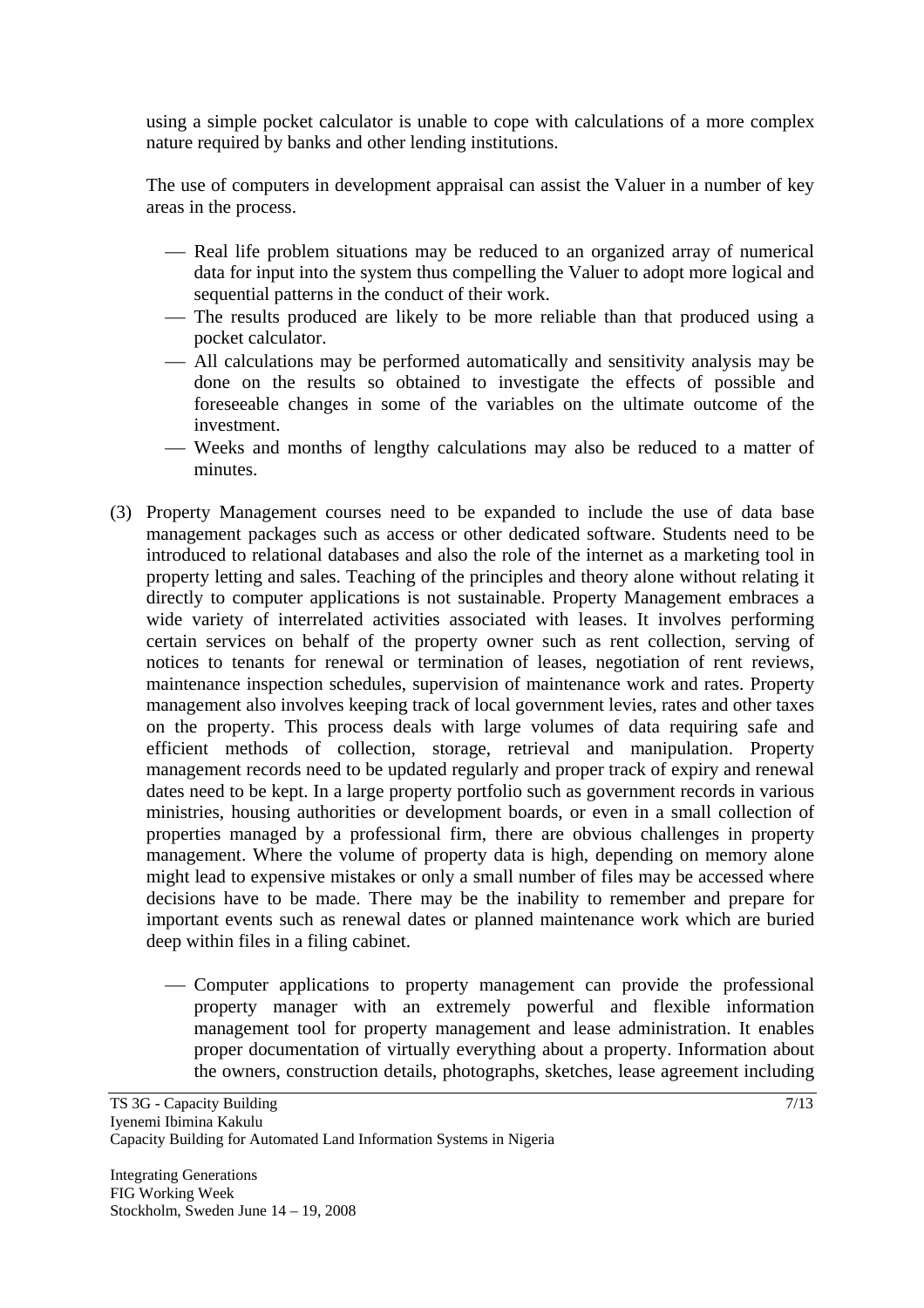financial records of receipts and payments may be made. Information about any property can be called up at any time and in a variety of ways. It can also be programmed with handy reminders – shortlists of which administrative actions are due or are pending at all times reducing the incidence of failing to keep appointments of sending out belated reminders. Apart from the database function, notices and reminders to tenants can be made via the internet and not only by post. This is cost saving and the processes of negotiation for rent renewals may all be properly documented and saved on the computer for future reference. The issue of distance is almost completely removed with ICT. Where Surveyors in the Property Management specialty are sufficiently trained, a computerized approach to property management will assist the property manager as follows:

- Maintain a lively and active property database which would be useful for planning and budget preparation.
- Information may be found whenever it is required.
- It can automatically extract and highlight important dates such as lease renewal dates and also prepare letters, reminders and demand notices.

Property Management embraces a wide variety of interrelated activities associated with leases. It involves performing certain services on behalf of the property owner such as rent collection, serving of notices to tenants for renewal or termination of leases, negotiation of rent reviews, maintenance inspection schedules, supervision of maintenance work and rates. Property management also involves keeping track of local government levies, rates and other taxes on the property. This process deals with large volumes of data requiring safe and efficient methods of collection, storage, retrieval and manipulation. Property management records need to be updated regularly and proper track of expiry and renewal dates need to be kept.

In a large property portfolio such as government records in various ministries, housing authorities or development boards, or even in a small collection of properties managed by a professional firm, there are obvious challenges in property management. Where the volume of property data is high, depending on memory alone might lead to expensive mistakes or only a small number of files may be accessed where decisions have to be made. There may be the inability to remember and prepare for important events such as renewal dates or planned maintenance work which are buried deep within files in a filing cabinet.

Computer applications to property management can provide the professional property manager with an extremely powerful and flexible information management tool for property management and lease administration. It enables proper documentation of virtually everything about a property. Information about the owners, construction details, photographs, sketches, lease agreement including financial records of receipts and payments may be made. Information about any property can be called up at any time and in a variety of ways. It can also be programmed with handy reminders – shortlists of which administrative actions are due or are pending at all times reducing the incidence of failing to keep appointments of sending out belated reminders. Apart from the database function, notices and reminders to tenants can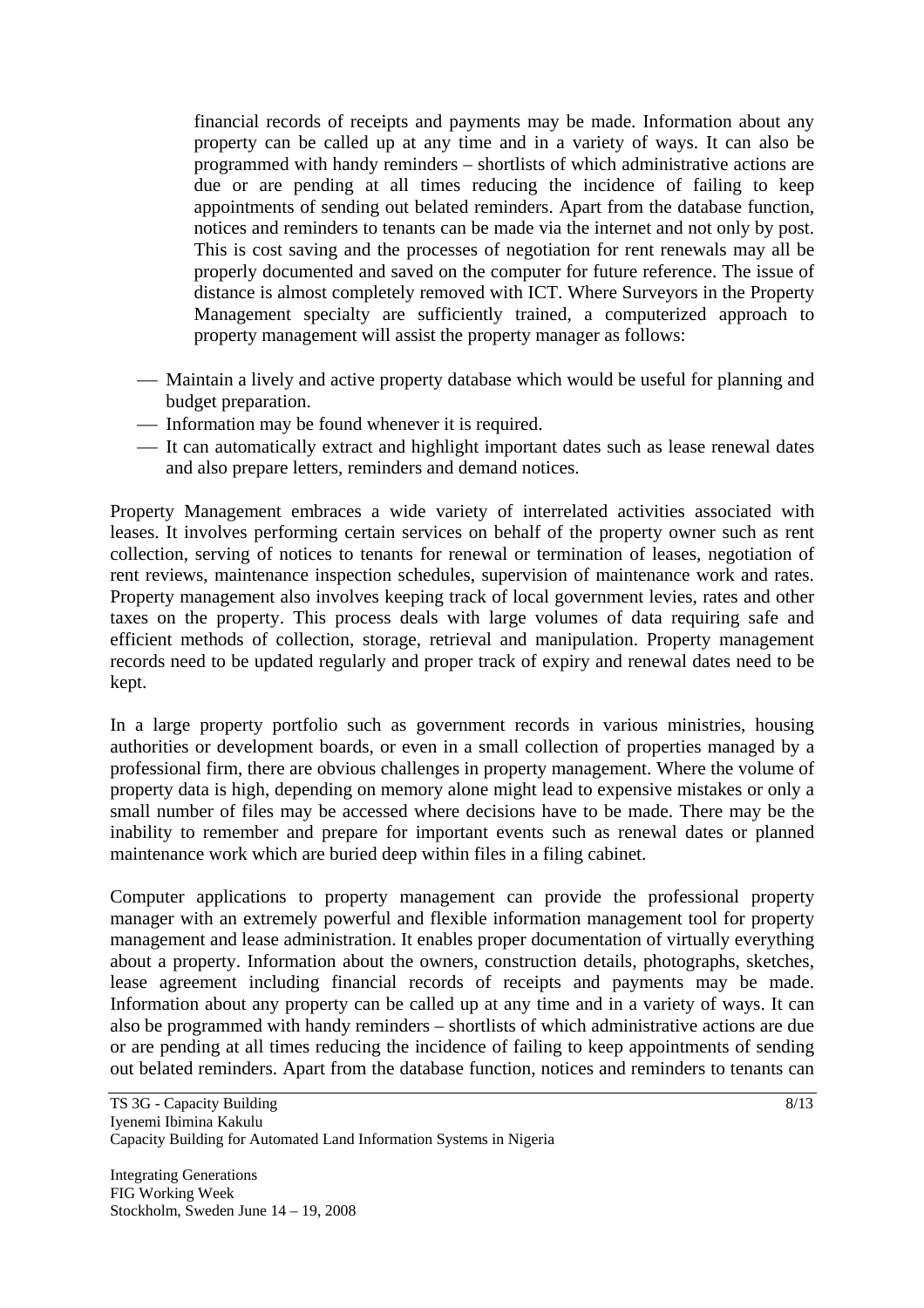be made via the internet and not only by post. This is cost saving and the processes of negotiation for rent renewals may all be properly documented and saved on the computer for future reference. The issue of distance is almost completely removed with ICT. Where Surveyors in the Property Management specialty are sufficiently trained, a computerized approach to property management will assist the property manager as follows:

- Maintain a lively and active property database which would be useful for planning and budget preparation.
- Information may be found whenever it is required.
- ⎯ It can automatically extract and highlight important dates such as lease renewal dates and also prepare letters, reminders and demand notices.

Agency practice on the other hand, involves assembling a collection of properties for sale or lease and making this information available to potential buyers or prospective tenants. It is the duty of the Estate Agent to maintain key information about each property within his portfolio which must be readily available to clients. The usual practice is to store such information in a notebook within the office and then the property is advertised by hanging a signboard on it. Potential clients may then arrange a viewing of the property by visiting the office to make an appointment or via telephone calls.

Agency practice may be enhanced by the use of ICT in each step of the process. Property records may be maintained on a database in the office or on an external database where they may be accessed or retrieved when required. ICT is also useful for advertising as the property in question may be advertised on the Firm's website or any other property related websites where it immediately becomes available to the whole world. In terms of viewing, actual physical visits to the site which may be frustrated by distance, traffic jams or inclement weather may be replaced instead with a video of the external and internal views of the property which may be accessed either online, on a laptop or on an office desktop computer.

The above are simple examples of how ICT could be mainstreamed into university curriculum. The most pressing issue in achieving this mainstreaming option is whether academics teaching core courses have the capacity to integrate ICT into their syllabus and teach it effectively. Some form of intervention is certainly required to achieve this because currently, a majority of professional lecturers lack the capacity to do so.

# **5. CAPACITY BUILDING NEEDS IN THE PUBLIC SECTOR**

From the above discussion a conclusion may be drawn that graduates absorbed in the public sector do not possess a strong ICT foundation to enable them embrace ICT. As global concerns heightens as to the need for automated land information systems in Africa and the need for computerized land information systems, capacity building should form one of the most fundamental aspects of this process even in the public sector for very many reasons. The most important reason has to do with the involvement of end users of the computerized LIS in the 'systems analysis' phase. The era of technology transfer has long given way to a more participatory system where the end users of a finished LIS product are able to make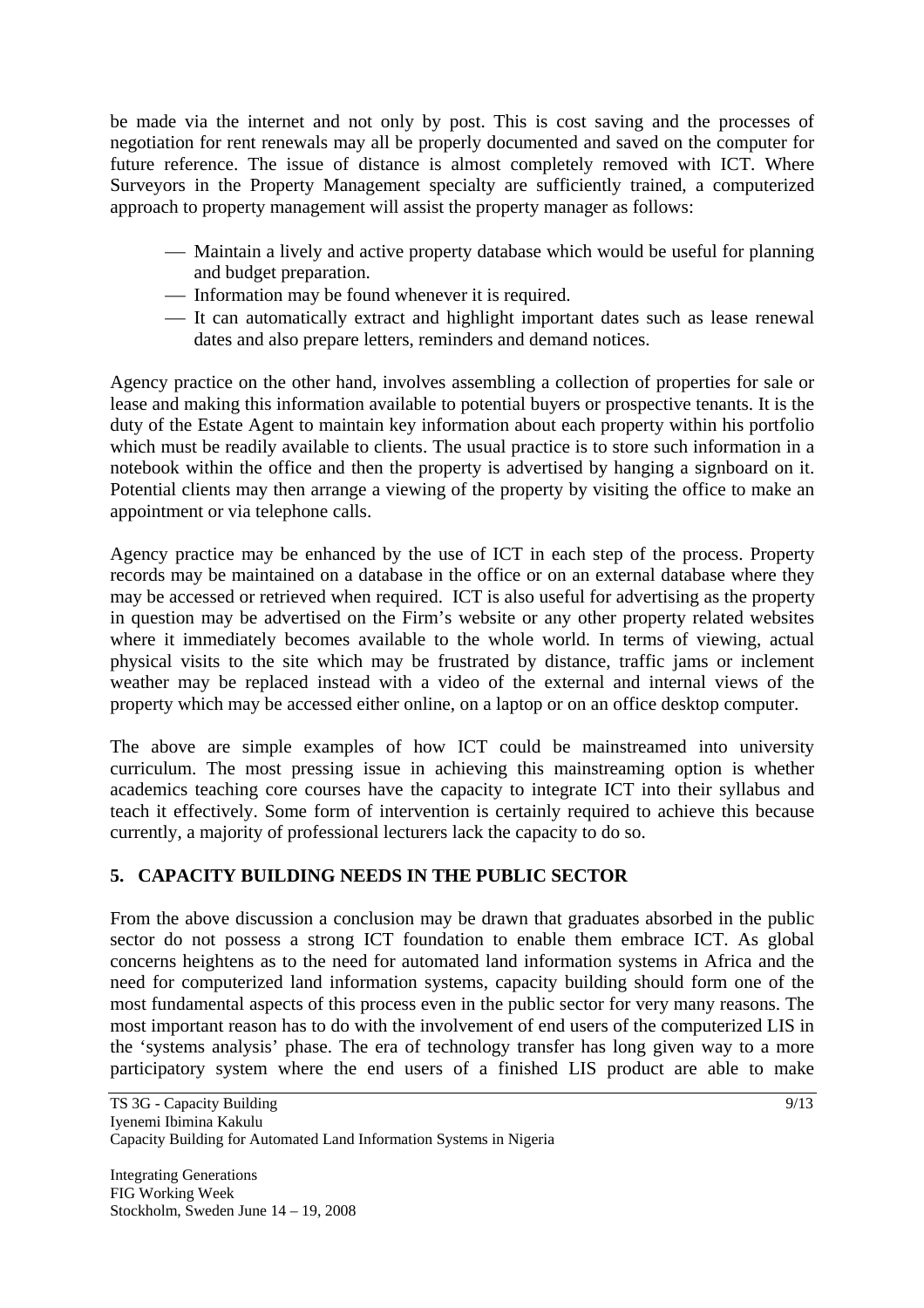reasonable inputs into the development process. Automation of LIS in Nigeria and Africa should initially be based on the automation of existing procedures for improved efficiency rather than the introduction of completely new processes and procedures that may face stiff resistance to change from the beneficiaries. They may also frustrate the efforts of change agents if they are not a part of it.

The end users of automated LISs should be able to make meaningful contributions and suggestions during the systems analysis phase that will guide and drive the process of software development. To do this, they need to have first of all acquired the skill and some level of competence in the use of computers which might lead to increased receptivity to these new ICT based products. However continuing in practice with an with an ICT deficiency introduced during their undergraduate years public sector practitioners are in urgent need of capacity building initiatives both from the government and the international community. Capacity building by way of skills transfer, software development and hardware are required to foster automated LIS systems in Africa

## **6. CAPACITY BUILDING IN THE PRIVATE SECTOR.**

Land and property professionals in private practice, continue to face ICT challenges in the delivery of their professional duties. Being in competitions with allied professions, the need to keep abreast with technology can not be over emphasized. In Nigeria today the banking industry has gone fully automated and professional valuers serving this industry are unable to keep pace with their professional counterparts in other professions. The reason for this is not farfetched and can also be traced to a weak foundation or no foundation at all depending on their year of graduation. This should not be an excuse because professional associations like the Nigerian Institution of Estate Surveyors and Valuers do not make light of their Continuous Professional Development (CPD) training.

Valuers serving the banking sector in the preparation of mortgage valuations, investment analysis or feasibility and viability studies should be able to perform these tasks matching the level of technological sophistication of their banking clients. CPD efforts should be channelled towards ICT as a matter of urgency including deadlines for compliance as much as possible so that the sustainability and relevance of the profession is sustainable.

The absence of dedicated professional software designed and developed for use within the Nigerian real estate; land administration and property management environment also contributes to the lack of interest in acquiring the technology. Imported professional software developed in different practice environments outside Nigeria; do not accurately reflect the local practice methods and so its users have to first of all understand the principles behind the software before it can be applied effectively with a lot of adaptation. This makes the process a bit cumbersome and discourages adult learners.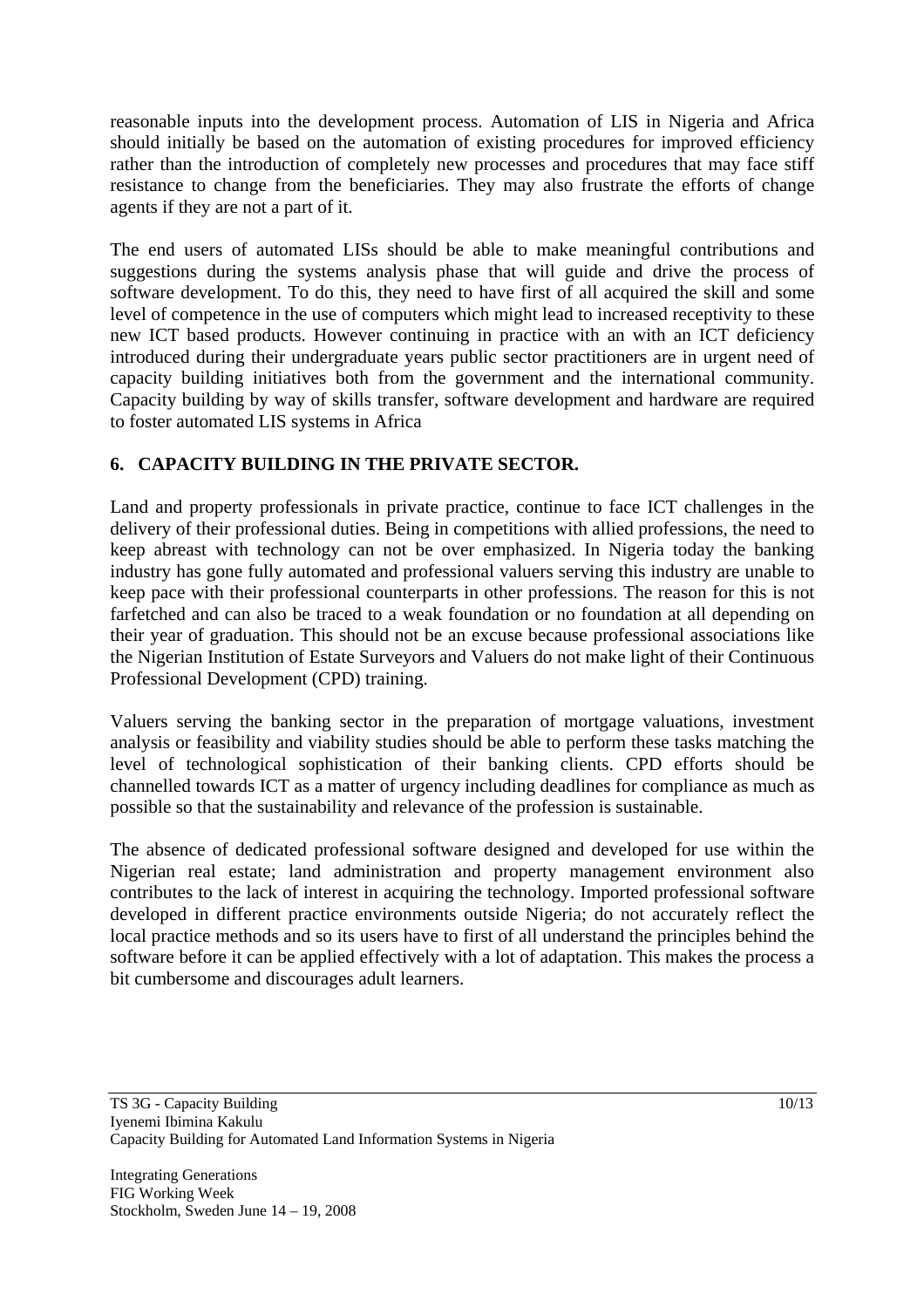#### **7. CAPACITY BUILDING IN THE CORPORATE SECTOR**

Land management professionals in the corporate sector are probably in a more advantaged position than their colleagues in Academia; public sector; or private sector practice. The level of ICT awareness and use in the corporate sector is much higher. Exposure to internet facilities on a constant basis coupled with the availability of other relevant professional software is certainly an added advantage. However the issue of dedicated customised professional software is also a challenge for them and in most cases they have to make do with adapted alternatives.

#### **8. CONCLUSION**

From the discussions so far, this paper concludes as follows:

- ⎯ Curriculum and instruction with special reference to Estate Management in higher institutions in Nigeria lacks sufficient content and context to provide undergraduates with sufficient grounding on ICT to enable them utilise the skills upon graduation. Lecturers are in urgent need of capacity building to enable them cope with the ICT age.
- ⎯ University graduates absorbed in the private or public sector are unable to handle ICT challenges because of a weak foundation and the absence of focused career development programmes that adequately address the learning needs of mid-career professionals.
- The public sector lacks the infrastructure or capacity to provide on-the-job training in this specialist area coupled with the absence of indigenous software for use.
- The private sector land management professionals appear to be well ahead of their colleagues in terms of their ICT competence but also suffer the absence of indigenous software for use.

The need for GIS or automated land information systems in Nigeria and in the rest of Africa can not be overemphasized. There are already leading examples of geographic information systems in Nigeria like the Abuja Geographic Information Systems (AGIS) and the current efforts at automation in Accra – Ghana. The question of sustainability must however be addressed. At this time in our national development, all the four identified sectors academia; the public sector; private sector; and corporate sector would need to have an extensive audit done to ascertain their capacity building needs within the context of ICT. The results of such an audit should form the basis for the development of capacity building programmes designed for the land sector.

Future research in real estate (Dixon, 2005) must recognise the growing importance of ICT in real estate markets and real estate service provision because of the potential impact on value and the way in which services are provided. As a profession that is relevant to all these other professionals at work in the construction industry, there is an urgent need to remain at par with the rest of industry by a gradual shift from over dependence on traditional filing cabinets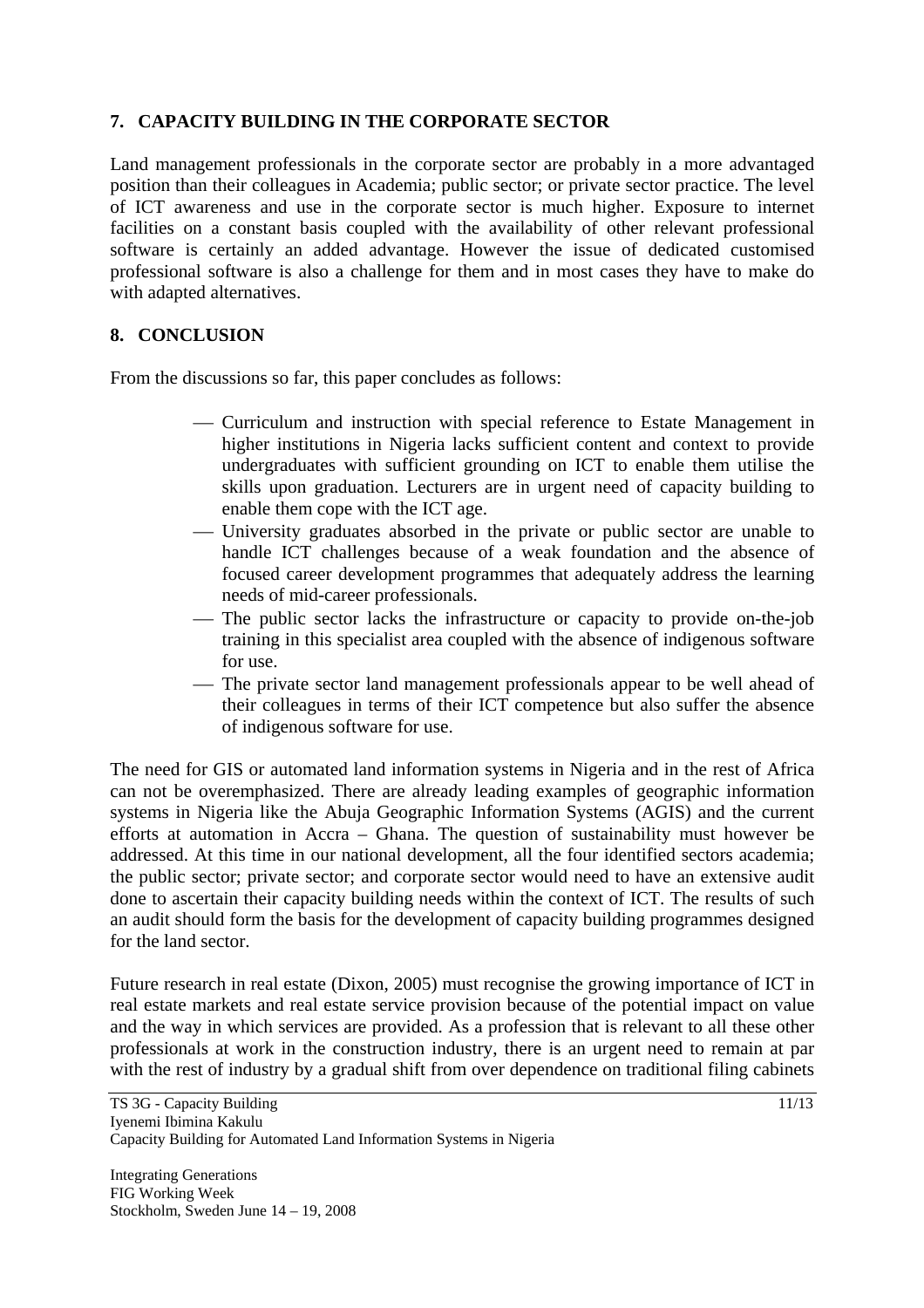and pocket calculators to the sophistication of computer technology. The time is now ripe for Estate Surveyors and Valuers to quit paying lip service to this all important issue and take on the challenge to see that within the next few years, practicing surveyors are fully trained and sufficiently literate to use computers in every aspect of their professional practice.

ICT has generally enhanced Real Estate practice but in Nigeria, there is room for improvement. A simple example is the use of mobile phones for communication via text messages which has helped improve communication in the course of everyday assignments. Field staff can make immediate contact with their home office of the Principal partner when issues arise while out in the field. In the past, such staff would have had to return to base to deal with such issues. The use of computers and the internet has also made it possible for firms to operate several branches apart from their Head Offices with more ease than previously was the case. Professional reports may be vetted online and the exchange of documented information has been greatly enhanced. Some of the general business applications programmes that are available on most operating systems such as windows are spreadsheets, databases, word processors and computer aided design programmes.

Although changing business conditions all around us motivate a request for new or improved computer system support, the first real step in this process is to recognize the need to change and clearly define what changes are needed. For this change to occur, some element of standardization of professional practice procedures is required. Real life problems can not be solved easily without proper diagnosis of problems and situations and the introduction of standards. For the professional firm or Government body that is contemplating computerization, the starting point is to do a systems analysis in the form of a feasibility study before a decision is taken on appropriate software to introduce.

In conclusion, I would like to say that the computerization process and the move toward automation at the national level is collective responsibility of the Estate Surveyors and Valuers Registration Board of Nigeria, The Nigerian Institution of Estate Surveyors and Valuers, Universities and other Higher Institutions as well as the individual Valuer as part of his/her personal continuous professional development efforts. Intervention at the international level is also required by way of infrastructure and capacity building.

#### **REFERENCES**

- Dixon, T. (2005). The Impact Of Information And Communications Technology On Commercial Real Estate In The New Economy. Journal of Property Investment and Finance, Vol. 23 No. 6, pp. 480-93.
- Gordon, R.J. (2000), "Does the new economy measure up to the great inventions of the past?" Journal of Economic Perspectives, Vol. 14 No. 4, pp. 49-74.

Kakulu, I.I. (2003). A Computerized Approach to Real Estate Practice in Nigeria. IBK Publications – Port Harcourt Nigeria.

National Universities Commission – NUC (1989) Minimum Standards for Environmental **Sciences**